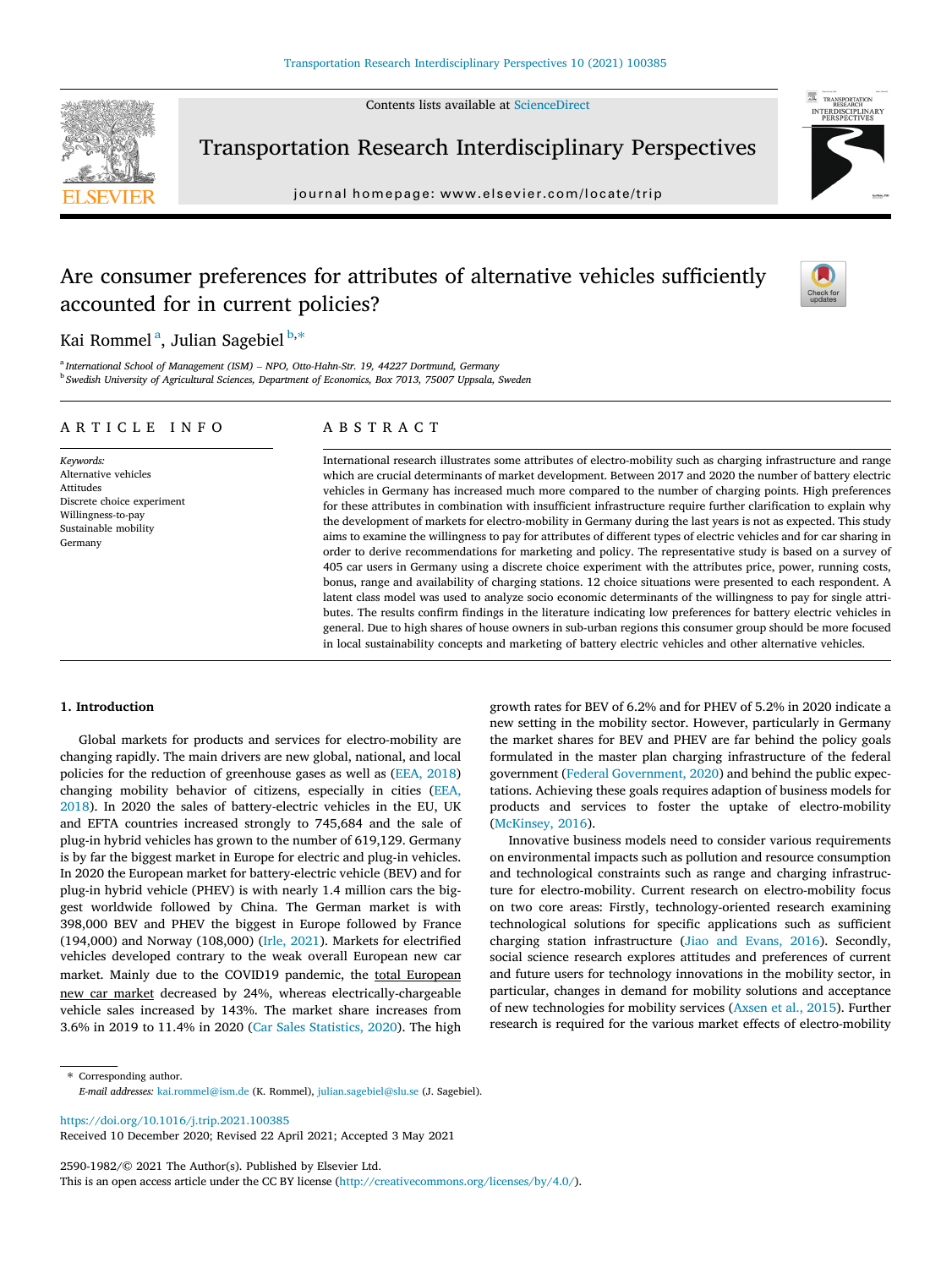<span id="page-1-0"></span>on existing business models for different car sharing models and multi‐ mobility options and dynamic developments ([McKinsey, 2016: 24](#page-6-0)‐27). Furthermore, public regulation of mobility behavior can be used as multiplier for setting incentives. A more detailed consideration of consumer preferences for single attributes of comprehensive mobility concepts is crucial for the application of innovative business models, and to describe the required economic and societal transformation.

Sustainable supply of BEV and electro-mobility services require, first, detailed knowledge on individual preference structures for single attributes of products and services for electro‐mobility, and second, investments in improvements of those attributes with currently weak performance. There is evidence that the conditions of sensitive attributes such as range, charging infrastructure, and usage costs have strong impacts on the competitiveness of alternative mobility products and services ([Carteni et al., 2016; Giansoldati et al., 2018](#page-6-0)). Preferences for single attributes of sustainable mobility vary significantly between different consumer groups.

In particular, range, charging infrastructure, and price hinder the majority of consumers to use electro‐mobility. A better performance of these attributes requires targeted investments and efficient marketing. Knowledge on the demand and willingness to pay (WTP) for these attributes can help companies adapt mobility products and services to consumer preferences as well as have more targeted investment and efficient marketing.

In this paper, a Discrete Choice Experiment (DCE) is used to estimate marginal WTP for changes of single attributes of mobility products and services related to electric vehicles and other alternatives to conventional vehicles in Germany. The results of this survey identify the drivers and obstacles for the uptake of electro-mobility and can be used to calculate price and cross price elasticities.

The goal of this paper is to use information on consumer preferences for single attributes of mobility. The main research questions are:

- How big is the effect of single attributes of electro‐mobility on the WTP and what are specific determinants of WTP values for single attributes?
- What are suitable policy measures to reach target groups in order to increase market shares of BEV and PHEV sustainably?

The results of this market analysis can be used to expand existing business models such as car sharing and joint mobility programs. This enables firms and policy makers to adjust their products, services, and traffic concepts that technological and financial market barriers can be removed.

To close this research gap WTP values using a latent class logit model are estimated. In [Sections 3 and 4](#page-2-0) the data and explain the method, are described. The estimation results are presented in [Sec](#page-3-0)[tion 5](#page-3-0) allowing identification of specific user types with higher affinity for products and services for electro-mobility. [Section 6](#page-5-0) presents a conclusion with a discussion of the results and limitations.

#### 2. Preferences for individual attributes of electric vehicles

Numerous studies and meta studies such as [Li et al. \(2017\)](#page-6-0) have pointed out significant influence on preferences for alternative vehicles coming from demographic and psychological factors as well as from situational factors such as governmental support, technical features and barriers. Low range and a weak infrastructure are the most important barriers for BEV and other alternative vehicles. Studies investigating efficiency of governmental support are with different results. Though many results indicate positive effects of government support such as subsidies, preferential treatment in traffic, and tax reductions, some measures can be inefficient and require detailed research on additional determinants.

Preferences for alternatives to CV are determined by individual characteristics in different forms. The socio‐economic variables age and gender have the strongest impact on the use of car sharing ([Carteni et al. 2016\)](#page-6-0). Younger people have a relatively high WTP for new vehicle technologies, in particular for BEV (Cirillo et al. 2017). Some studies indicate significant effects on the WTP also for the number of own cars and own appraisal of expert knowledge ([Giansoldati](#page-6-0) [et al. 2018](#page-6-0)). The estimated price elasticities for the examined technologies vary as well. Consumers who prefer HEV and BV are more elastic than those preferring gas fired engines. Consumers react to price changes for HEV and BEV much more sensitive (Cirillo et al. 2017).

The use of car sharing (CS) can be treated as supplementary option to reduce private car trips. The impact of CS attributes on the intention to substitute the use of CV with CS is important for estimations on the potential of CS to achieve goals of carbon reductions and local reductions of private car use (Liao et al. 2018). [Fazel \(2014\)](#page-6-0) used the Technology Acceptance Model (TEM) to examine relations between technological characteristics of BEV and acceptance variables. [Dudenhoeffer \(2013\)](#page-6-0) adopted TEM and found out that personal experience with electric vehicles creates positive effects on the individually perceived usefulness of electric vehicles. [Schlueter and Weyer \(2019\)](#page-6-0) tested various predictors of acceptance for electric vehicles using the TEM on markets for CS. They found highly mobile individuals living in urban regions motivated to use electric vehicles for car sharing. Moreover, several studies investigate relations between the use of CS on preferences for ownership, on use intensity and gender‐related dis-parities (e.g. [Le Vine and Polak, 2017; Kawgan](#page-6-0)-Kagan, 2020).

In the current study the authors consider CS to estimate marginal WTP for this alternative in order to identify, first, determinants of preferences for CS and, second, potential of CS as an alternative to the purchase of BEV and other non‐conventional vehicles. This goes beyond the study of Liao et al. (2017) comparing CS and BEV only.

The attributes travel-costs and travel-time are significant determinants of the preferences for BEV ([Carteni et al., 2016](#page-6-0)). The results of [Giansoldati et al. \(2018\)](#page-6-0) indicate strong effects of improvements of infrastructure in terms of range, charging‐infrastructure, and subsidies on the probability of choosing BEV. The results of other studies such as [Bahamonde](#page-6-0)‐[Birke and Hanappi \(2016\)](#page-6-0) confirm positive impacts of driving range on the WTP and negative effects of fuel and maintenance costs. In addition to general evidence of battery range and distance demanded by consumers, some studies such as [Junquera et al.](#page-6-0) [\(2016\)](#page-6-0) indicate lower limits of battery range and upper limit of distance. Battery range less than 100 km and distance travelled of more than 200 km will reduce the likelihood of buying a BEV significantly. Detailed knowledge on this limitation of preference structure is important to adjust public support of alternative vehicles and regarded private and public marketing. Even in countries with improvements in the density and quality of charging stations like Denmark and Germany there is still specific need for further improvements in the density and quality of charging stations. Thøgersen and Ebsen (2019) highlight the need for improvements in communication of the status of the changing infrastructure and the plans for its future development as important instruments to reduce consumer uncertainty and problem expectations. Moreover, there is some evidence for lower willingness to pay for BEV and PHEV of women due to lower affinity for charging technologies.

A wide‐spread availability of charging stations increases WTP. With regard to policy incentives only investment subsidies increase WTP other policies such as interactions with transit systems, park and ride subscription, and one-year-tickets for public transportation are without effects on the WTP [\(Bahamonde](#page-6-0)‐[Birke and Hanappi 2016\)](#page-6-0).

The share of BEV and PHEV of total market in Germany in 2020 is 4.3% for BEV and 4.8% for PHEV with an overall market share of more than 9.1% compared to around 3.0% in 2019 ([FBMV, 2020](#page-6-0)). In January 2021, around 33,800 normal and 5,600 fast charging points were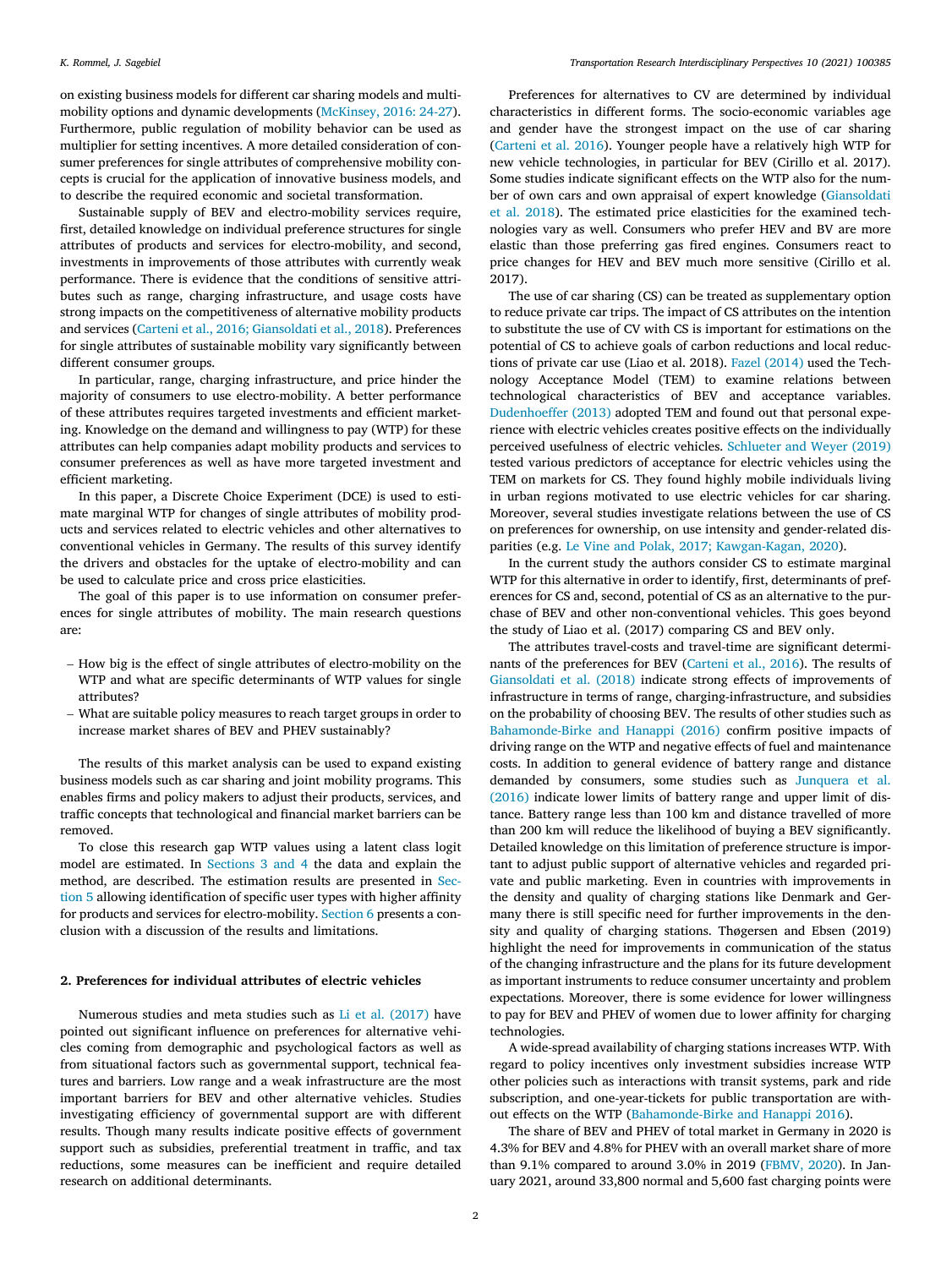<span id="page-2-0"></span>available in Germany ([FNA, 2021](#page-6-0)). The number of new registered BEV in 2020 was around 358,500. Both, charging points and new registrations of BEV have increased strongly since 2017, i.e. about 10 BEV share one charging point [\(Association of German Automotive](#page-6-0) [Industry, 2020\)](#page-6-0). While the number of charging stations has increased by a factor of six, the new registered BEV have increased by a factor of 13 in this period. The strongly increasing gap between the market size for BEV and the available charging infrastructure restricts further development of electro-mobility and threatens the master plan charging infrastructure of the federal government despite the fact that Germany has with 382 million Euros the by far biggest public R&D funding for electro-mobility compared to USA (184 million Euros) and Japan (146 million Euros).

#### 3. Data

For new products or at least modifications of existing products not yet introduced, it is impossible to derive demand via observed prices and quantities. As a solution, stated preference methods can be used to ask consumers in questionnaires whether they would –in a hypothetical market setting –buy the new product and what prices they would pay. From a broad set of stated preference methods, DCEs are the most popular in marketing, transportation and energy ([Hess and](#page-6-0) [Daly, 2014\)](#page-6-0). DCEs have two key advantages: firstly, the method infers the prices people are willing to pay indirectly by asking people to make trade‐offs between various versions of the good rather than asking directly for a WTP. Secondly, it allows the investigation of WTP for several variants of the good at the same time rather than only one specific product configuration. These advantages are especially relevant for our research question, as we can adapt the proposed business models to the preferences of potential car users with respect to BEV variants and various policies support (e.g. free parking for EVs).

The data come from an online survey with a random sample of 405 respondents in Germany. To each respondent 12 choice cards were presented with two mobility options per card with overall 4,860 hypothetical choices. The sample was part of a research project on consumer preferences for sustainable energy and mobility between 2013 and 2017 [\(Rommel and Sagebiel, 2017](#page-6-0)). The DCE investigates the WTP for various vehicle types: conventional vehicle (CV), HEV, BEV, electric vehicle with extended range (RE), PHEV and CS. [Table 1](#page-3-0) shows the different car types and their attributes with one or more different levels. The choice design was developed based on the existing literature and on findings of workshops applying the Delphi method. In a first step 26 theses were presented to a group of six researchers in the field of mobility and business in Germany. The second step includes a follow‐up workshop with these experts to discuss different mobility scenarios and expected preference structures.

The above mentioned findings and the expert assessments were used to focus on four alternative types of electric vehicles in comparison to conventional vehicles running with fossil fuels. CS was used as additional alternative to consider possible effects of carbon reductions and local reductions of private car use (Liao et al., 2018). The chosen types of electric vehicles cover available products on the German markets for electric vehicles. We identified five attributes plus the obligatory price attribute. The product specific attributes of each engine type are: power, running costs, driving range, availability of charging stations, bonus, and price. Furthermore, the authors investigate if the demand for BEV would increase with increased availability of charging stations, and additional benefits such as park and ride, free parking in city centers, and usage of dedicated bus lanes.

The first attribute defines the price of the vehicle. Percentage values are used for each type of vehicle with the reference value

 $160\%$  is presented<sup>1</sup>. The second attribute describes the power of the vehicle. CV is also used as reference value of 100% and all other types of vehicles have levels between 80% and 120%. The third attribute defines costs for fuel and maintenance in Eurocents per kilometer. The fourth attribute presents a bonus for buying or using vehicles with alternative engines. The fifth attribute considers the range of the vehicle in kilometers. To consider different levels of available charging stations, the last attribute describes the availability of charging stations as nominal scaled variable. [Table 2](#page-3-0) exemplifies one out of 12 choice tasks, respondents were confronted with.

## 4. Method

In our theoretical model of choice, we assume that total utility of a vehicle is the sum of the utilities from each attribute plus a constant utility for the vehicle type. For example, the utility for a BEV can be written as:

$$
U_{BEV} = \beta_{BEV} + \beta_1 Price + \beta_2 Power + \beta_3 RunCost + \beta_4 ParkRide + \beta_5 Free Park + \beta_6 BusLane + \beta_7 Range + \beta_8 Avail
$$
 (1)

where  $U_{BEV}$  represents utility a respondent receives from this specific configuration of the BEV.  $\beta_{BEV}$  represents the utility increase or decrease of a BEV in its base configuration compared to no car, and the remaining  $\beta$  parameters represent the utility derived from the attributes. For each vehicle type presented in the choice set, the respondent chooses the vehicle type that provides the highest level of utility. To increase the number of observations, each respondent was asked to make this choice twelve times with different values of the attributes.

To analyze the data, discrete choice regression models can be used ([McFadden, 1974\)](#page-6-0). The choice made by the respondents serves as the dependent variable and the type of car and the attribute levels are the independent variables, used to explain the choice. To model choice probabilities, the logit model is used which in its most simple case as a conditional logit model gives the following formulation.

$$
Prob(chooseBEV) = exp(U_{BEV}) / \sum (exp(U_i))
$$
\n(2)

where  $i = (CV, HEV, BEV, RE, CS, NC)$  is an index for the different car types.

The  $\beta$  parameters can be estimated with the maximum likelihood method. The estimated parameters can be then transformed into WTP values by dividing the parameters for the non-cost attributes and vehicle type by the parameter of the cost attribute. The WTP is the marginal rate of substitution between the attributes and the additional costs, and reflects the maximum amount a respondent is willing to pay for a one‐unit increase in an attribute. As it can be expected that different people have different preferences (the assumption in the conditional logit model is homogenous preferences), the model is extended to a latent class logit model. In this version, preferences for different preference classes can be estimated, each class being endogenously determined, and consisting of a separate set of  $\beta$  parameters. In this paper, results from a two-class model are presented. $<sup>2</sup>$  The standard</sup> latent class model was used to analyze group heterogeneity for the study sample.

In the final version of the questionnaire, each respondent answered 12 choice sets, which were generated from a Bayesian efficient design, minimizing the standard errors of the  $\beta$  parameters for a conditional logit model ([Rose and Bliemer, 2008](#page-6-0)). The design was created with

<sup>(100%)</sup> of CV. Based on available market data, a range of 80% to

<sup>&</sup>lt;sup>2</sup> For the sake of brevity, the authors will not explain the statistical model and estimation procedure in detail. We refer the reader to [Truong, Hensher \(2014\)](#page-6-0) for a general explanation of DCEs and estimation and to [Sagebiel \(2017\)](#page-6-0) for a more detailed description of the latent class model.

 $^{\rm 1}$  We decided to use 100% as reference value related to the individual price perception instead of prices in Euros to avoid uncertainties of respondents about the real price.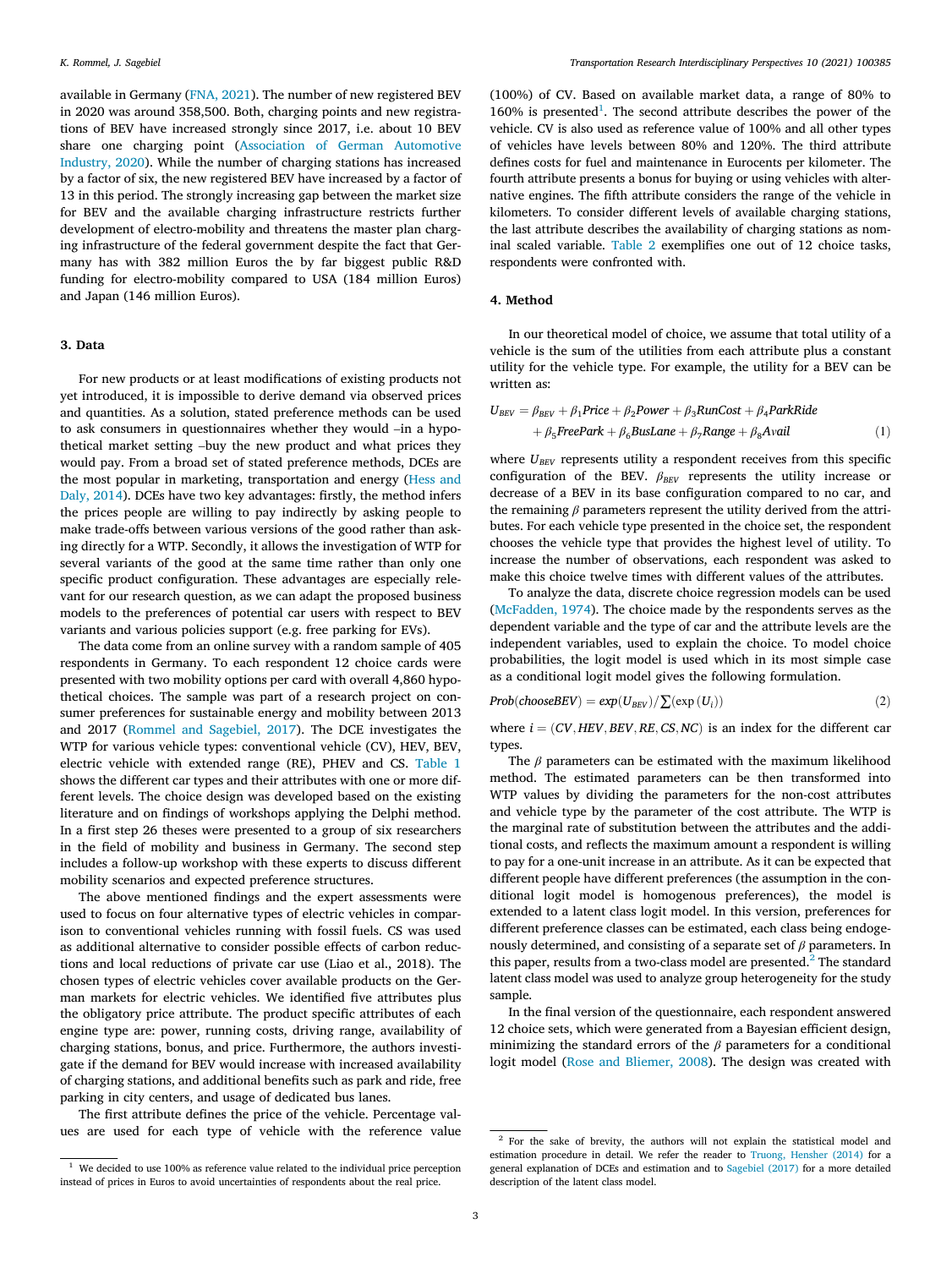#### <span id="page-3-0"></span>Table 1

Attributes and vehicle types.

| Attribute                         | <b>CV</b> | <b>HEV</b> | <b>BEV</b>                                                 | RE                                                         | <b>PHEV</b>                                                | <b>CS</b>                                                  |
|-----------------------------------|-----------|------------|------------------------------------------------------------|------------------------------------------------------------|------------------------------------------------------------|------------------------------------------------------------|
| Price in % of reference           | 100       | 80         | 120                                                        | 120                                                        | 80                                                         | 120                                                        |
| level                             |           | 100        | 140                                                        | 140                                                        | 100                                                        | 140                                                        |
|                                   |           | 120        | 160                                                        | 160                                                        | 120                                                        | 160                                                        |
|                                   |           | 140        |                                                            |                                                            | 140                                                        |                                                            |
| Power in % of reference           | 100       | 80         | 80                                                         | 80                                                         | 80                                                         | 80                                                         |
| level                             |           | 100        | 100                                                        | 100                                                        | 100                                                        | 100                                                        |
|                                   |           | 120        | 120                                                        | 120                                                        | 120                                                        | 120                                                        |
| Running costs ( $\text{fct/km}$ ) | 1         |            | 8                                                          | 8                                                          | 8                                                          |                                                            |
|                                   | 13        | 13         | 11                                                         | 11                                                         | 11                                                         | 13                                                         |
|                                   | 16        | 16         | 14                                                         | 14                                                         | 14                                                         | 16                                                         |
| Bonus                             | No        | no         | No Park&Ride Free parking city<br>center Usage of bus lane | No Park&Ride Free parking city<br>center Usage of bus lane | No Park&Ride Free parking city<br>center Usage of bus lane | No Park&Ride Free parking city<br>center Usage of bus lane |
| Range (km)                        | 700       | 700        | 150                                                        | 200                                                        | 700                                                        | 350                                                        |
|                                   |           |            | 200                                                        | 300                                                        |                                                            | 450                                                        |
|                                   |           |            | 240                                                        | 400                                                        |                                                            | 550                                                        |
| Availability of petrol/           | High      | high       | Low                                                        | Low                                                        | high                                                       | Medium                                                     |
| char-ging stations                |           |            | medium                                                     | medium                                                     |                                                            | High                                                       |

#### Table 2

Choice Set example.

|                                                                                                                         | <b>CV</b>                                      | <b>HEV</b>                                     | <b>BEV</b>                                              | <b>RE</b>                                 | <b>PHEV</b>                                                 | <b>CS</b>                                      | No |
|-------------------------------------------------------------------------------------------------------------------------|------------------------------------------------|------------------------------------------------|---------------------------------------------------------|-------------------------------------------|-------------------------------------------------------------|------------------------------------------------|----|
| Price in % of reference level<br>Power in % of reference level<br>Running costs ( $\left(\frac{\epsilon}{k}$ )<br>Bonus | 100%<br>100%<br>$13 \text{ ct/km}$<br>No Bonus | 100%<br>100%<br>$16 \text{ ct/km}$<br>No Bonus | 140%<br>100%<br>$14 \text{ ct/km}$<br>Usage of bus lane | 160%<br>100%<br>14 $ct/km$<br>Park & Ride | 100%<br>100%<br>8 ct/km<br>Free <sup>®</sup> in city center | 160%<br>100%<br>$16 \text{ ct/km}$<br>No Bonus |    |
| Range (km)<br>Availability of petrol/charging stations<br>I choose                                                      | 700 km<br>high                                 | 700 km<br>high                                 | 200 km<br>low                                           | 300 km<br>low                             | 700 km<br>high<br>с                                         | 450 km<br>medium                               |    |

the software NGENE ([ChoiceMetrics, 2018\)](#page-6-0). Prior values<sup>3</sup> for the parameters, which are necessary to create the design, were taken from results of a pre‐test with 100 respondents. The design for the pretest was similarly generated, yet with priors derived from the literature review and the expert interviews from the Delphi method.

# 5. Results

The chosen vehicle types, independent of the attributes and their levels are analyzed. Respondents have infrequently chosen BEV what is in line with vehicle purchases in Germany [\(FBMV, 2019](#page-6-0)). About 40% of the choices fell into conventional vehicles. This means that more than half of the choices made were against any kind of BEV. From the 45% of choices of BEV, Plug-in hybrid vehicles made up half (20%). These stated preferences differ from vehicle purchases in Germany in 2019 [\(FBMV, 2019\)](#page-6-0). Car sharing does not seem to be an attractive alternative to the respondents.

## 5.1. Results of the latent class model

To investigate the impact of the attributes on choice, a latent class logit model is estimated with two preference classes. Parameters for each vehicle type (alternative specific constants, ASC) as well as for all attributes (see Section 3.1) are estimated. Furthermore, a parameter that represents the class probability as well as parameters for socio‐ demographic variables that explain the class probability is estimated. These variables were gender, age, household income, and whether the respondents live in their own or a rented house (rent) and selected based on the findings of previous studies (see [Section 2\)](#page-1-0). The model was estimated using the software package Stata with the user written

command lclogit2 (Pacifi[co and Yoo 2013](#page-6-0))<sup>4</sup>. [Table 3](#page-4-0) shows the estimation results, columns representing the classes and rows representing estimated parameters. The percentage values in the first row represent the sizes of the classes.

The first class has a slightly higher share than class 2 with 63%, i.e. it is more likely that a randomly selected respondent falls into class 1. This class membership probability is partly influenced by the sociodemographic variables. While gender and income do not have a statistically significant impact on class membership, age and rent do. Younger respondents and those who have rented an apartment are more likely to be member of class 1.

For example, an 18 year old female, who has rented an apartment, has a probability of 75% to be member of class 1, while a 65 year old male, living in his own house has a probability of only 52% to be a member in class 1. Especially house ownership status makes a large difference. A person renting a house has a probability of about 10 percentage points more than a person who owns a house.

Comparing the estimated parameters between classes, it quickly becomes obvious that preferences in the two classes differ, i.e. preference heterogeneity is present due to differences in covariates between the classes. Class 1 shows stronger preferences for BEV and RE, while in class 2, the people tend to opt for conventional vehicles and car sharing, with no interest in BEV and RE. Thus, the main distinguishing factor between the two classes is the acceptance of BEV.

With respect to the attributes, preferences vary between classes mainly in magnitude and significance, but not in direction. In both classes, people prefer lower purchasing prices and running costs, and are indifferent towards power. However, class 1 has significant and positive parameters for availability of petrol stations and range, while these parameters are not significantly different from zero in class 2.

<sup>&</sup>lt;sup>3</sup> Priors are the a-priori expected coefficient values. In an efficient design for nonlinear models, these are required to minimize the determinant of the variance–covariance matrix, which is the ultimate goal of such design strategies.

<sup>4</sup> The authors have estimated several competing models, which are available on request. The model presented here appears to be the best model in terms of model fit and plausibility.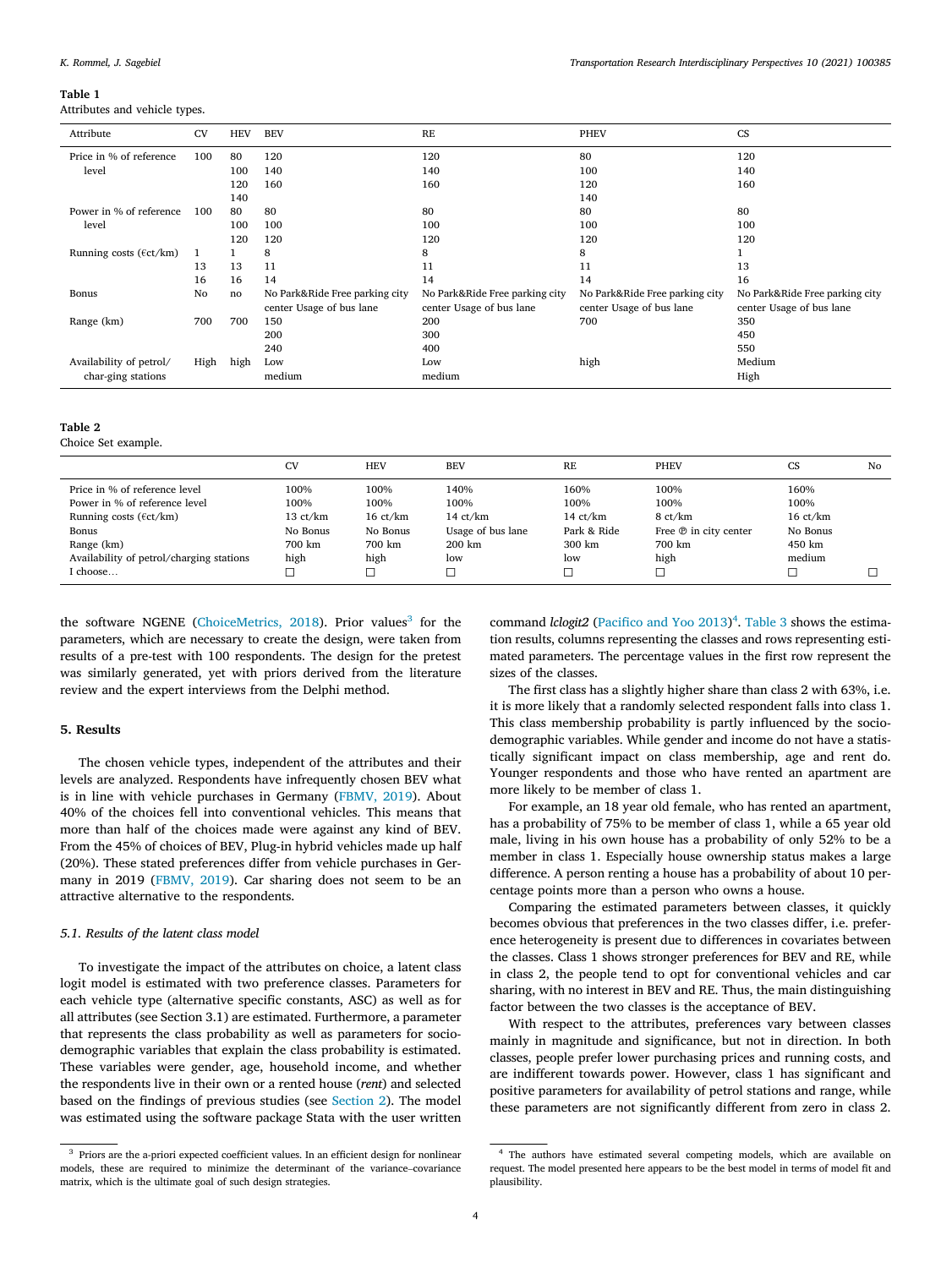#### <span id="page-4-0"></span>Table 3

Results Latent Class Model.

|                                                                 | Class $1(63%)$ | Class 2 (37%) |
|-----------------------------------------------------------------|----------------|---------------|
| Alternative specific constants (Standard errors in parentheses) |                |               |
| Conventional vehicle (CV)                                       | $3,124***$     | $6,200***$    |
|                                                                 | (5.19)         | (4.64)        |
| Hybrid (HEV)                                                    | $3.273***$     | $3.814***$    |
|                                                                 | (5.42)         | (2.75)        |
| Electric vehicle (BEV)                                          | 3.886***       | 1.420         |
|                                                                 | (12.12)        | (1.58)        |
| Range Extender (RE)                                             | 3.249***       | $-0.0933$     |
|                                                                 | (8.65)         | $(-0.08)$     |
| Plug-in-Hybrid (PHEV)                                           | $3.415***$     | $2.849**$     |
|                                                                 | (5.61)         | (2.05)        |
| Car Sharing (CS)                                                | 2.390***       | 4.332***      |
|                                                                 | (4.61)         | (3.96)        |
| <b>Attributes</b>                                               |                |               |
| Price (change to conventional in %)                             | $-2.139***$    | $-1.190***$   |
|                                                                 | $(-16.75)$     | $(-3.09)$     |
| Power (in %)                                                    | $-0.131$       | $-0.131$      |
|                                                                 | $(-0.90)$      | $(-0.35)$     |
| Usage costs                                                     | $-0.219***$    | $-0.102***$   |
|                                                                 | $(-23.41)$     | $(-5.38)$     |
| Boni: Park & Ride                                               | $-0.316***$    | $-1.037***$   |
|                                                                 | $(-3.13)$      | $(-3.60)$     |
| Boni: Free parking                                              | 0.118          | $-0.422$      |
|                                                                 | (1.19)         | $(-1.63)$     |
| Boni: Usage of bus lanes                                        | $-0.218**$     | $-0.496*$     |
|                                                                 | $(-2.18)$      | $(-1.95)$     |
| Range                                                           | $0.192***$     | $-0.135$      |
|                                                                 | (2.91)         | $(-1.13)$     |
| Availability of petrol stations                                 | $0.292***$     | $-0.0252$     |
|                                                                 | (2.95)         | $(-0,1)$      |
| Covariates class probability                                    |                |               |
| Gender                                                          | $-0.0856$      |               |
|                                                                 | $(-0.40)$      |               |
| Age                                                             | $-0.0141**$    |               |
|                                                                 | $(-2.32)$      |               |
| Rent                                                            | $0.439*$       |               |
|                                                                 | (1.90)         |               |
| Income                                                          | $-0.0164$      |               |
|                                                                 | $(-0.54)$      |               |
| Constant                                                        | 1.166**        |               |
|                                                                 | (2.51)         |               |
| Observations                                                    | 4860           |               |
| Respondents                                                     | 405            |               |
|                                                                 |                |               |
| BIC                                                             | 13,336         |               |
| <b>AIC</b>                                                      | 13,204         |               |
| Log Likelihood (Null)                                           | $-9,457$       |               |
| Log Likelihood                                                  | $-6,569$       |               |
|                                                                 |                |               |

t statistics in parentheses,  $\dot{p}$  < 0.1, \*\* p < 0.05, \*\*\* p < 0.01

This finding mirrors that class 2 members are not interested in BEV. If a respondent does not consider buying a BEV or RE, range and availability of petrol stations do not matter. The parameters regarding the bonus attribute provide a rather ambiguous picture. There is a negative preference for Park & Ride and Bus Lane and no significant effect of free parking spaces. The negative effect could be due to some respondents not agreeing with policies that give privileged rights to BEV. Overall, the results indicate that:

- 1. Most results of the preference analysis are reliable for class 1. All vehicle types indicate preferences on the one percent significance level. Most of the attributes, except power and free parking bonus determine the WTP significantly.
- 2. The results of the LC model for class 2 indicate preferences on the one percent significance level only for CV and CS.
- 3. Preferences for BEV are lower than expected based on findings in literature.
- 4. Non‐financial support is with low or negative effects.
- 5. Lower prices are still the most convincing argument to buy a BEV.

6. Younger people and tenants are more likely to opt for alternative vehicles.

## 5.2. Discussion of the willingness to pay

To use the statistically valid results in the development of business models, the estimated parameters are transformed into WTP values. These values can be directly integrated into a cost-benefit analysis and can be used by entrepreneurs to develop a business plan specifically dedicated to the preference structure of consumers. Additionally, WTP values provide useful information to policy makers who consider subsidizing BEV.

WTP values are expressed in terms of percentage costs to the reference costs, i.e. the costs people would pay for a conventional vehicle. These values explain which percent people are additionally willing to pay for a one-unit improvement of an attribute. In [Table 4,](#page-5-0) WTP of significant attributes and their confidence intervals calculated with the Krinsky and Robb method are reported [\(Krinsky and Robb, 1986,](#page-6-0) [1991\)](#page-6-0), using the Stata command wtp ([Hole, 2007](#page-6-0)).

WTP for usage costs is 10.2% and 8.6% for classes 1 and 2, respectively. This means for a decrease in usage costs by one Eurocent per kilometer, people are willing to pay between 10% and 8% more for purchasing.<sup>5</sup> The effects of range and availability of petrol stations are significantly different from zero only in class 1. For an increase in range by 100 km, people in class 1 are willing to pay 9% more and for a high availability of petrol stations, the additional WTP amounts to even 27%. This shows that people require better BEV infrastructure. Yet, if this infrastructure is present, BEVs and PHEVs are a realistic option and people are willing to pay extra. Finally, the introduction of Boni has no or negative effects. If bus lanes are dedicated to BEV, WTP goes down by 10% for class 1 and 42% for class 2 and park and ride options lead to a lower WTP of 14% for class 1 and nearly 90% for class 2. This emphasizes the argument that people are not in favor of privileges for BEV especially those people who are generally not interested in ownership.

The study of [Junquera et al. \(2016: 12\)](#page-6-0) confirms the attributes price perception and charging times as main determinants of the WTP for BEV. The results are also in line with the findings of [Bahamonde](#page-6-0)‐[Birke and Hanappi \(2016\)](#page-6-0). They find a strong impact of usage costs and charging infrastructure on the willingness to pay as well as low effects of supporting policies such as park and ride subscriptions. Regarding the effect of age on the WTP for BEV the findings of this study are confirmed by the study of Cirillo et al. (2017). They found that younger people place relatively high WTP for new vehicle technologies, in particular for BEV.

Aggregating the results shows that especially in class 2 many people are still not ready to buy BEV. Furthermore, incentivizing the purchase through privileged usage rights will not lead to a larger share of BEV. More important are the range and the availability of petrol stations and require technological advances and investments into infrastructure.

To get a clearer picture of the demand for BEV, price elasticities of demand and cross‐price elasticities for investment costs and maintenance costs are calculated. The price elasticity for investment costs in case of HEV in class 1 is very elastic, i.e. increasing investment costs by 1% increase the probability of reduced demand by 2.74%. In contrast, members of class 2 react inelastic or with low elasticities, therefore only elasticity values of class 1 are illustrated in [Table 5](#page-5-0). The price elasticity for BEV is very high (‐3.12) in class 1. The price elasticities for RE and CS are also very high. Similarly, demand for PHEV is very price elastic (‐2.65) in class 1.

Cross‐price elasticities for all alternative vehicles (without CV) are very low in both classes. A comparison of elasticity values for changes

<sup>5</sup> With an assumed total mileage of around 200,000 km the savings in usage costs are 2,000 Euros, and the expected savings of an average purchase price of 30,000 Euros is then between 2,400 and 3,000 Euros.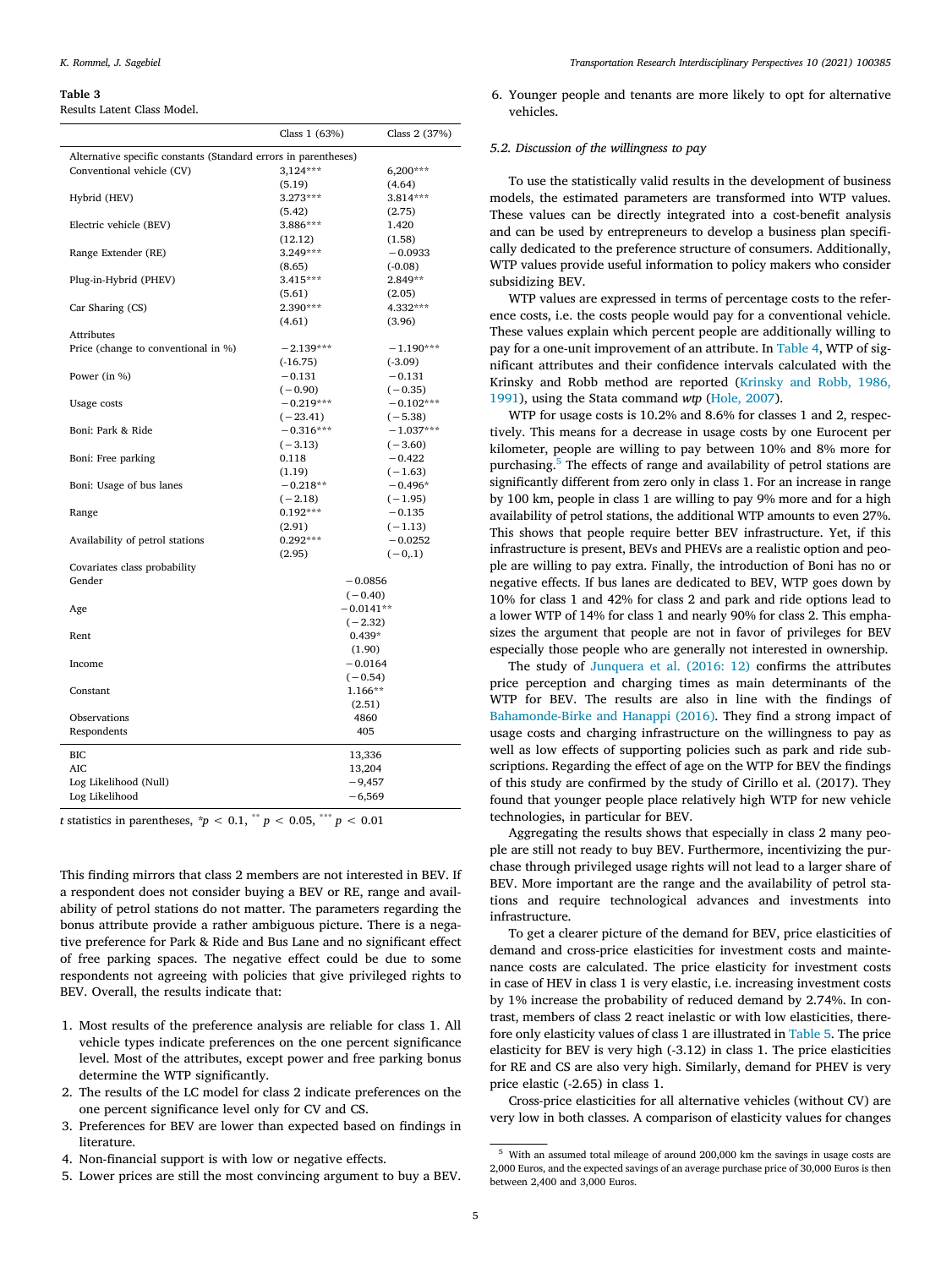#### <span id="page-5-0"></span>Table 4

WTP in Percent for significant attributes.

|                                 | Class 1         | Class <sub>2</sub> |
|---------------------------------|-----------------|--------------------|
| <b>Usage costs</b>              | $-10.2$         | $-8.6$             |
|                                 | $[-11.9: -8.9]$ | $[-25.5:-4.0]$     |
| Boni: Park & Ride               | $-14.8$         | $-87.2$            |
|                                 | $[-24.2:-5.7]$  | $[-203.5; -39.0]$  |
| Boni: Usage of bus lanes        | $-10.2$         | $-41.7$            |
|                                 | $[-18.8:-1.9]$  | $[-107.3; -2.5]$   |
| Range                           | 9.0             | n. s.              |
|                                 | [3.1; 15.9]     |                    |
| Availability of petrol stations | 27.4            | n. s.              |
| $(Low \rightarrow High)$        | [10.0:47.0]     |                    |
| -- - - -                        |                 |                    |

Notes: Confidence intervals in brackets are calculated with the Krisky and Robb method. n.s. means attribute is not significant.

|                                 | Class 1        | Class <sub>2</sub> |
|---------------------------------|----------------|--------------------|
| Usage costs                     | $-10.2$        | $-8.6$             |
|                                 | $[-11.9:-8.9]$ | $[-25.5:-4.0]$     |
| Boni: Park & Ride               | $-148$         | $-87.2$            |
|                                 | $[-24.2:-5.7]$ | $[-203.5:-39.0]$   |
| Boni: Usage of bus lanes        | $-10.2$        | $-41.7$            |
|                                 | $[-18.8:-1.9]$ | $[-107,3;-2,5]$    |
| Range                           | 9.0            | n. s.              |
|                                 | [3.1;15.9]     |                    |
| Availability of petrol stations | 27.4           | n. s.              |
| $(Low \rightarrow High)$        | [10.0; 47.0]   |                    |

Notes: Confidence intervals in brackets are calculated with the Krisky and Robb method. n.s. means attribute is not significant.

Table 5 Price elasticities of demand in class 1.

| Vehicle type                                         | Price elasticity                                         |  |  |
|------------------------------------------------------|----------------------------------------------------------|--|--|
| <b>HEV</b><br><b>BEV</b><br>RF.<br><b>PHEV</b><br>CS | $-2.741$<br>$-3.116$<br>$-3.134$<br>$-2.654$<br>$-3.148$ |  |  |

in fuel costs shows differences between classes 1 and 2 and between vehicle types. Members of class 1 react more sensitively to changes in fuel costs. The values of cross‐price elasticity are very low for all alternative types of vehicles in both classes. Generally, the results of the elasticity analysis indicate very sensitive consumer behavior for changes in fuel costs for members of both classes. For changes in prices only members of class 1 react sensitive. Cross‐price elasticities are low in both classes.

## 6. Discussion and conclusion

#### 6.1. Discussion of results

As shown in chapter 2 the number of charging points has risen half as much compared to the number of BEV and PHEV since 2017. Therefore, the availability of charging points is increasingly a scarce resource. Distinct availability of charging stations has high priority for consumers as illustrated in the results of our DCE. The strong growth of BEV and PHEV in Germany since 2017 is without adequate capability of the charging infrastructure due to the uneven growth of the charging infrastructure and of the market size for BEV and PHEV. Consequently, the bottleneck of the market development for BEV and PHEV is still the gap between the high priority of available charging points as illustrated in the results of the DCE and the slow growth of vehicles per charging point in average.

The range of BEV on the German market has increased by around 8 percent since 2016 [\(e](#page-6-0)‐[zoomed, 2020\)](#page-6-0) what could be seen as low compared to the considerable progress in battery technology during the last years, for two reasons. Firstly, the majority of new registered BEV has a range of 200 to 400 km. This reduces the average range because the group of BEV with a range of more than 400 km has become smaller since 2016. Secondly, the formerly used standard measurement for range was the New European Driving Cycle (NEDC). Due to inaccuracies it was substituted by the more Worldwide Harmonized Light Vehicle Test Procedures (WLTP). For PHEV the situation is approximately the same, but on a lower level due to a lower number of new registrations per annum [\(e](#page-6-0)‐[zoomed, 2020\)](#page-6-0). Consequently, also the market supply for the second attribute with a high WTP illustrated in the DCE does not meet the demand.

The results of the DCE and their effects of prospective business models illustrate a great need to communicate various advantages of improvements in the market segment grid infrastructure for electromobility to specific demographic groups. The levy of additional WTP requires, firstly, intelligent business models capable to increase market shares of BEV and other alternative vehicles and mobility services with transparent measures to invest in the preferred attributes. Secondly, since 2019 the electric vehicle bonus granted by the German Ministry for Economics is 6,000 Euro for BEV based on the net list price up to 40,000 Euro and 5,000 Euro up to a net list price of more than 40,000 Euro. The bonus for PHEV is 4,500 respectively 3,750 Euro. Since November 2020 an additional bonus is paid due to COVID19 aid‐programs [\(BAFA, 2020](#page-6-0)). This financial support has shifted the demand curve for BEV and PHEV upwards. The growing market size corresponds to the goal formulated in the master plan charging infrastructure of the federal government but at the same time increases the gap between the high priority of available charging points and range on one hand and the number of BEV and PHEV on the other. Suppliers of mobility solutions should identify the preference structures for the identified target groups more detailed in order to absorb the WTP for improvements in the charging infrastructure.

The results of the DCE give only first insights into the preference structures for alternative concepts of mobility. If the results can be replicated by further research, reductions of purchase costs and running costs are essential to improve the competitiveness of BEV and other alternative vehicles which are currently not competitive. Different boni for the use of BEV such as park & ride, free parking, and the usage of bus lanes are not attractive for consumers which corresponds to the findings of [Bahamonde](#page-6-0)‐[Birke and Hanappi \(2016\).](#page-6-0) The results of the latent class model indicate options for specific measures for innovative consumers. Based on general preferences for range, improved charging‐infrastructure, and reduced running costs outstanding WTP values of young tenants can be activated with specified marketing activities. Consequently, there are several lessons learned: Firstly, the market efficiency of publicly financed bonuses as used in Germany is limited as long as the heterogeneous preferences for attributes of BEV and PHEV are not fully taken into account. The results of the DCE indicate additional WTP for improvements of the charging infrastructure for young urban tenants. Particularly, in urban areas investments in the charging infrastructure will benefit from scale effects due to lower fix costs compared to sub‐urban and rural areas with lower demand and higher travel distances. Secondly, for the attribute range consumer´s desires can be met less costly in urban areas due to the growing demand for BEV with a range between 200 and 400 km ([e](#page-6-0)‐[zoomed, 2020](#page-6-0)). Thirdly, investments for improvements in available technology are required to reduce charging time. Charging times comparable to times needed for filling up petrol or diesel vehicles will lead to a substantial improvement of the charging infrastructure. Recent developments of charging stations have shown charging times of 10 min. for 25,000 \$ BEV will become marketable ([Yang et al., 2021](#page-6-0)).

Moreover, due to the unbalanced relation between the charging infrastructure and strong drivers of preferences for BEV and PHEV, more investments of the transportation industry in urban charging points and reductions of charging time in co-operation with municipalities will be capable to solve this problem [\(Nicholas and Wappelhorst,](#page-6-0)